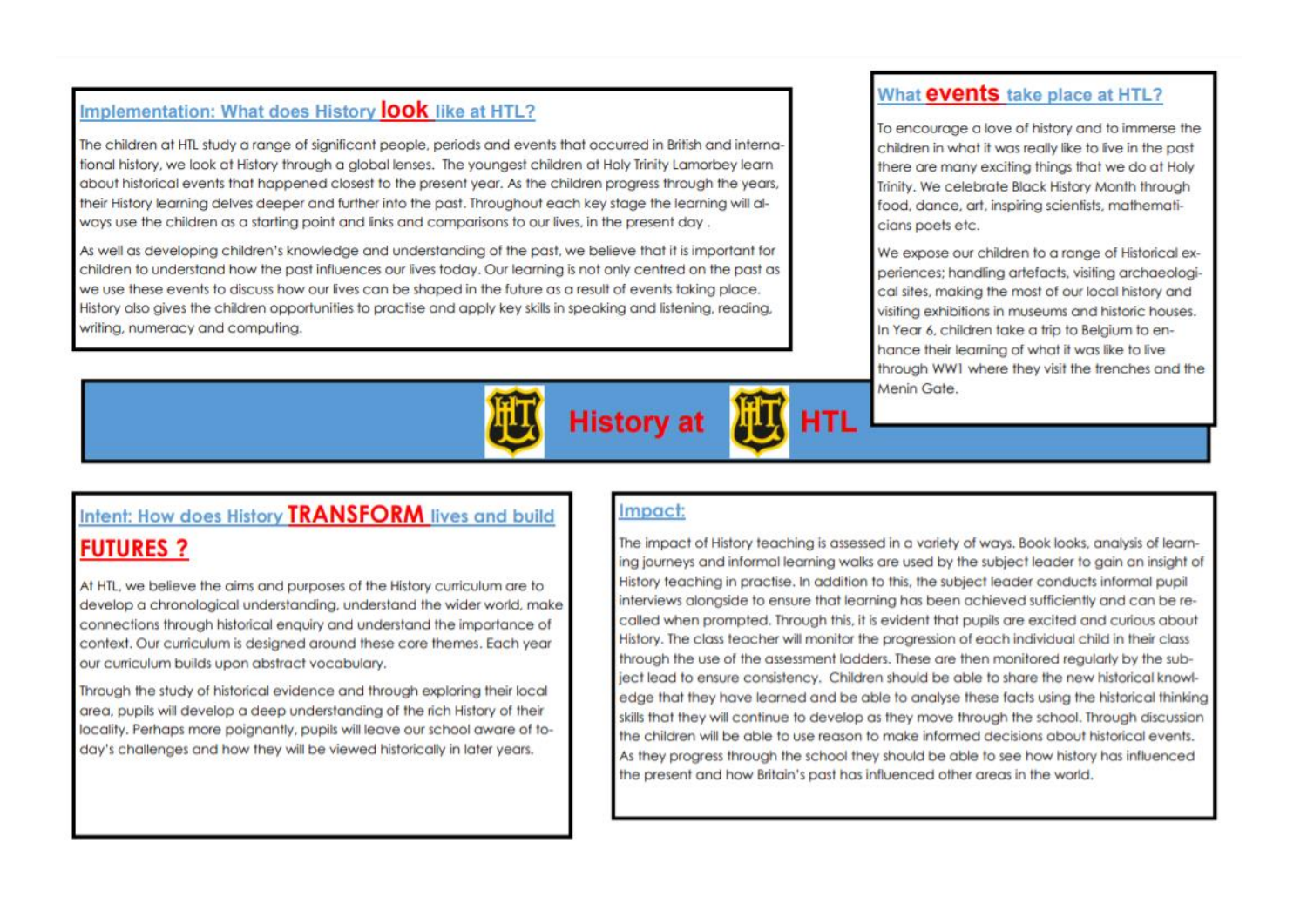### **Aims and purpose of History from National curriculum**

#### **Chronological understanding**

know and understand the history of these islands as a coherent, chronological narrative, from the earliest times to the present day: how people's lives have shaped this nation and how Britain has influenced and been influenced by the wider world

#### **The wider world**

\* know and understand significant aspects of the history of the wider world: the nature of ancient civilisations; the expansion and dissolution of empires; characteristic features of past non-European societies; achievements and follies of mankind

#### **Abstract Terminology**

gain and deploy a historically grounded understanding of abstract terms such as 'empire', 'civilisation', 'parliament' and 'peasantry'

#### **Historical enquiry**

 understand historical concepts such as continuity and change, cause and consequence, similarity, difference and significance, and use them to make connections, draw contrasts, analyse trends, frame historically-valid questions and create their own structured accounts, including written narratives and analyses

#### **Making connections**

 understand the methods of historical enquiry, including how evidence is used rigorously to make historical claims, and discern how and why contrasting arguments and interpretations of the past have been constructed History – key stages 1 and 2

#### **Contextual understanding**

\* gain historical perspective by placing their growing knowledge into different contexts, understanding the connections between local, regional, national and international history; between cultural, economic, military, political, religious and social history; and between short- and long-term timescales.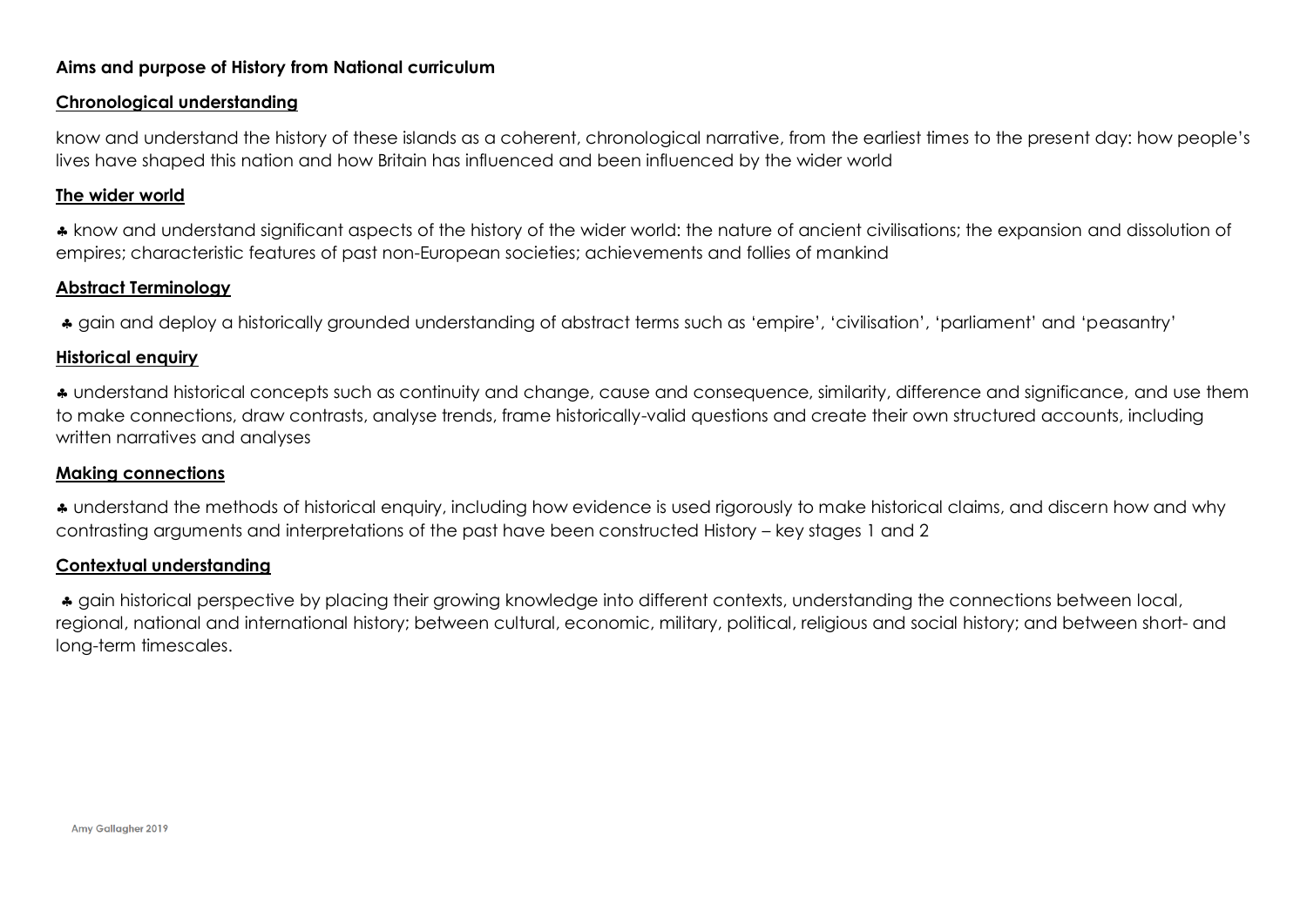| <b>History: Key Stage 1</b>                                                                                                                   |                                                                                       |                                                                                                                                                                                                                                         |                                                     |                                                                                                                                                                                                                      |                                                      |                                                                                 |                                                                                                                                         |
|-----------------------------------------------------------------------------------------------------------------------------------------------|---------------------------------------------------------------------------------------|-----------------------------------------------------------------------------------------------------------------------------------------------------------------------------------------------------------------------------------------|-----------------------------------------------------|----------------------------------------------------------------------------------------------------------------------------------------------------------------------------------------------------------------------|------------------------------------------------------|---------------------------------------------------------------------------------|-----------------------------------------------------------------------------------------------------------------------------------------|
| <b>Within living memory</b>                                                                                                                   |                                                                                       |                                                                                                                                                                                                                                         | <b>Beyond living memory</b>                         |                                                                                                                                                                                                                      | Lives of significant people                          |                                                                                 | <b>Local history</b>                                                                                                                    |
| changes within living<br>memory. Where<br>appropriate, these should<br>be used to reveal aspects<br>of change in national life                |                                                                                       | events beyond living<br>$\bullet$<br>memory that are significant<br>nationally or globally [for<br>example, the Great Fire of<br>London, the first aeroplane<br>flight or events<br>commemorated through<br>festivals or anniversaries] |                                                     | the lives of significant<br>$\bullet$<br>individuals in the past who have<br>contributed to national and<br>international achievements.<br>Some should be used to<br>compare aspects of life in<br>different periods |                                                      | significant historical<br>events, people and<br>places in their own<br>locality |                                                                                                                                         |
| <b>History: Key Stage 2</b>                                                                                                                   |                                                                                       |                                                                                                                                                                                                                                         |                                                     |                                                                                                                                                                                                                      |                                                      |                                                                                 |                                                                                                                                         |
| <b>ANCIENT</b><br><b>ANCIENTS</b><br>(approx. 3000)<br>years ago)                                                                             | <b>CIVILIZATIONS from</b><br>1000 years ago                                           |                                                                                                                                                                                                                                         | <b>ANCIENT GREECE</b>                               |                                                                                                                                                                                                                      | <b>CHRONOLOGY</b><br>(Stone age to 1066)             | <b>Beyond 1066</b>                                                              | <b>LOCAL STUDY</b>                                                                                                                      |
| Cover each of and<br>then choose one to<br>look at in depth:<br>Ancient Egypt<br>Ancient Sumer<br><b>Indus Valley</b><br><b>Shang Dynasty</b> | Choose one of:<br>Mayans<br><b>Islamic Civilizations</b><br><b>Benin Civilization</b> |                                                                                                                                                                                                                                         | Greek life and<br>influence on the<br>Western world | Romans<br>Vikings                                                                                                                                                                                                    | To include:<br>Stone age to Iron age<br>Anglo-Saxons | An aspect of theme<br>that takes pupils<br>beyond 1066                          | A local study linked to one of<br>the periods of time studied<br>under chronology; or<br>A local study that could<br>extend beyond 1066 |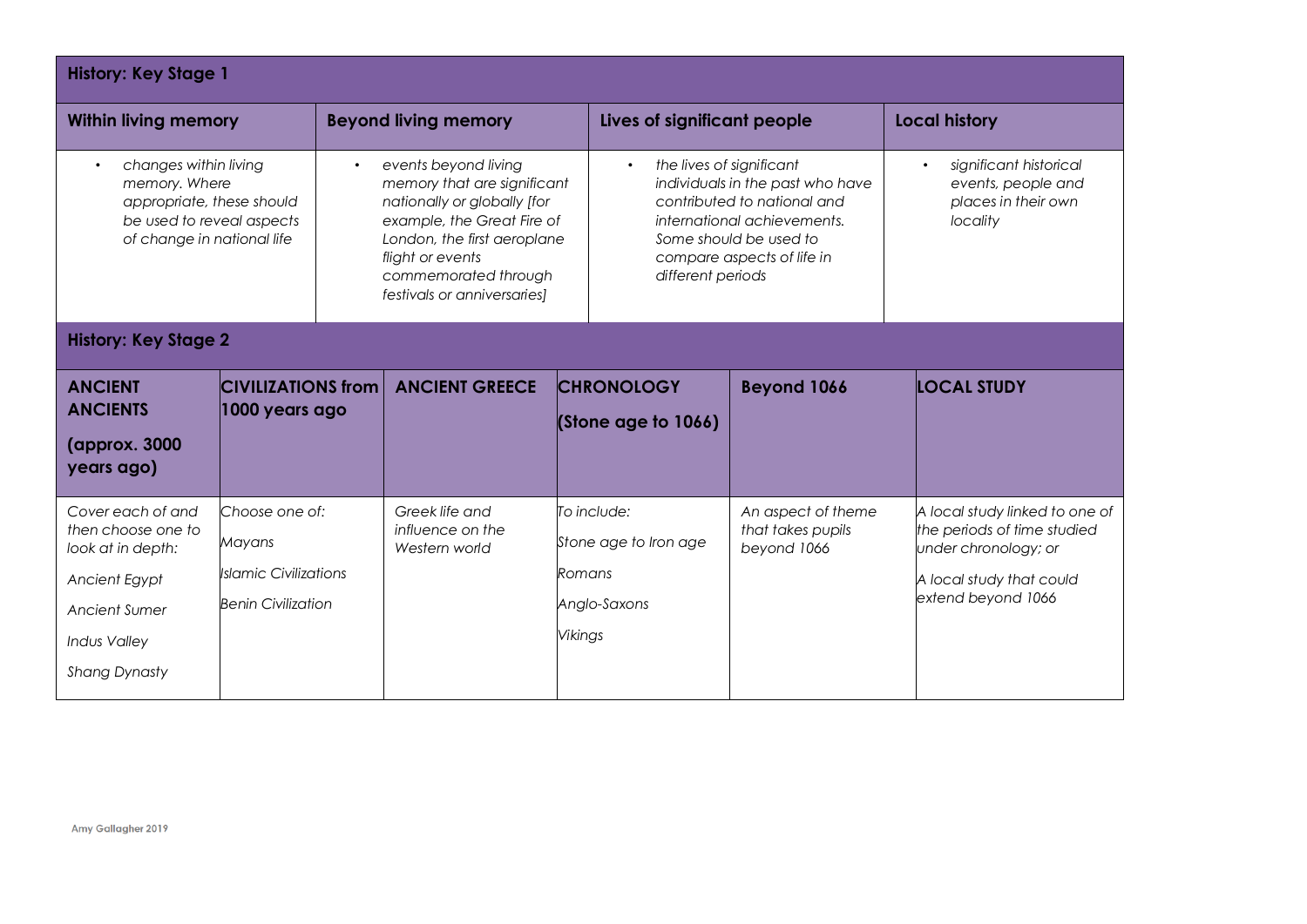| <b>Core Vocabulary Substantive Knowledge</b>                                                                                                                                                                                                                                                                     |                                                                                                                                                                                                                                                            |                                                                                                                                                                                                                                                                               |                                                      |                          |                                                                                                                                                                                                                                                |                                                                                                                                                                                                                                                  |
|------------------------------------------------------------------------------------------------------------------------------------------------------------------------------------------------------------------------------------------------------------------------------------------------------------------|------------------------------------------------------------------------------------------------------------------------------------------------------------------------------------------------------------------------------------------------------------|-------------------------------------------------------------------------------------------------------------------------------------------------------------------------------------------------------------------------------------------------------------------------------|------------------------------------------------------|--------------------------|------------------------------------------------------------------------------------------------------------------------------------------------------------------------------------------------------------------------------------------------|--------------------------------------------------------------------------------------------------------------------------------------------------------------------------------------------------------------------------------------------------|
| Recurring subject specific concepts and                                                                                                                                                                                                                                                                          | Key recurring vocabulary                                                                                                                                                                                                                                   |                                                                                                                                                                                                                                                                               |                                                      |                          |                                                                                                                                                                                                                                                |                                                                                                                                                                                                                                                  |
| vocabulary in History                                                                                                                                                                                                                                                                                            |                                                                                                                                                                                                                                                            |                                                                                                                                                                                                                                                                               |                                                      |                          |                                                                                                                                                                                                                                                |                                                                                                                                                                                                                                                  |
| Alliance                                                                                                                                                                                                                                                                                                         | Exile                                                                                                                                                                                                                                                      | Occupation                                                                                                                                                                                                                                                                    | <b>Substantive vocabulary</b>                        |                          | <b>Disciplinary vocabulary</b>                                                                                                                                                                                                                 |                                                                                                                                                                                                                                                  |
| Archaeologist<br>Agriculture<br><b>Border</b><br><b>Beliefs</b><br>Church<br>City<br>Community<br>Conquest<br>Civilian<br>Colony<br>Court<br>Coalition<br>Citizen<br>Culture<br>Conflict<br>Dictator<br>Defeat<br>Democracy<br>Diplomacy<br>Expedition<br>Emperor<br>Election<br>Exploration<br>Estate<br>Empire | Exploration<br>Eye-witness<br>Farming<br>Famine<br>Frontier<br><b>Flee</b><br>Galleon<br>Government<br>Hostility<br>Hierarchy<br>Invasion<br>Liberation<br>Legacy<br>Monarch<br>(King/Queen)<br>Military<br>Neutral<br>Navigation<br>Monarchy<br>Migration | Oppression<br>Opposition<br>persecution<br>Poverty<br>Parliament<br><b>Rulers and leaders</b><br>Reign<br>Resistance<br>Rebellion<br>Surrender<br>Source<br>Settlement<br>Senate<br>Treaty<br>Tyranny<br>Triumph<br><b>Trade</b><br>Transport<br>Tribe<br>Taxation<br>Warrior | Roles<br>Invasion<br>Empire<br>Transport<br>Military | <b>Rulers</b><br>Leaders | Continuity<br>Change<br><b>Reliability</b><br>Influence<br>Cause<br>Evidence<br>Chronology<br>Investigate<br>Interpret<br>Era<br>Connections<br>Contrast<br>Secondary<br>sources<br>Similarity and<br>difference<br>Interrogate<br>Connections | Consequence<br>Enquire<br>Question<br>Hierarchy<br>Artefact<br>Significance<br>*BCE / CE<br>(Before<br>common era<br>/ common<br>era)<br>Era/<br>Common<br>Explore<br>Primary<br>source<br>Trends<br>Analyse<br>Source<br>Time period<br>Compare |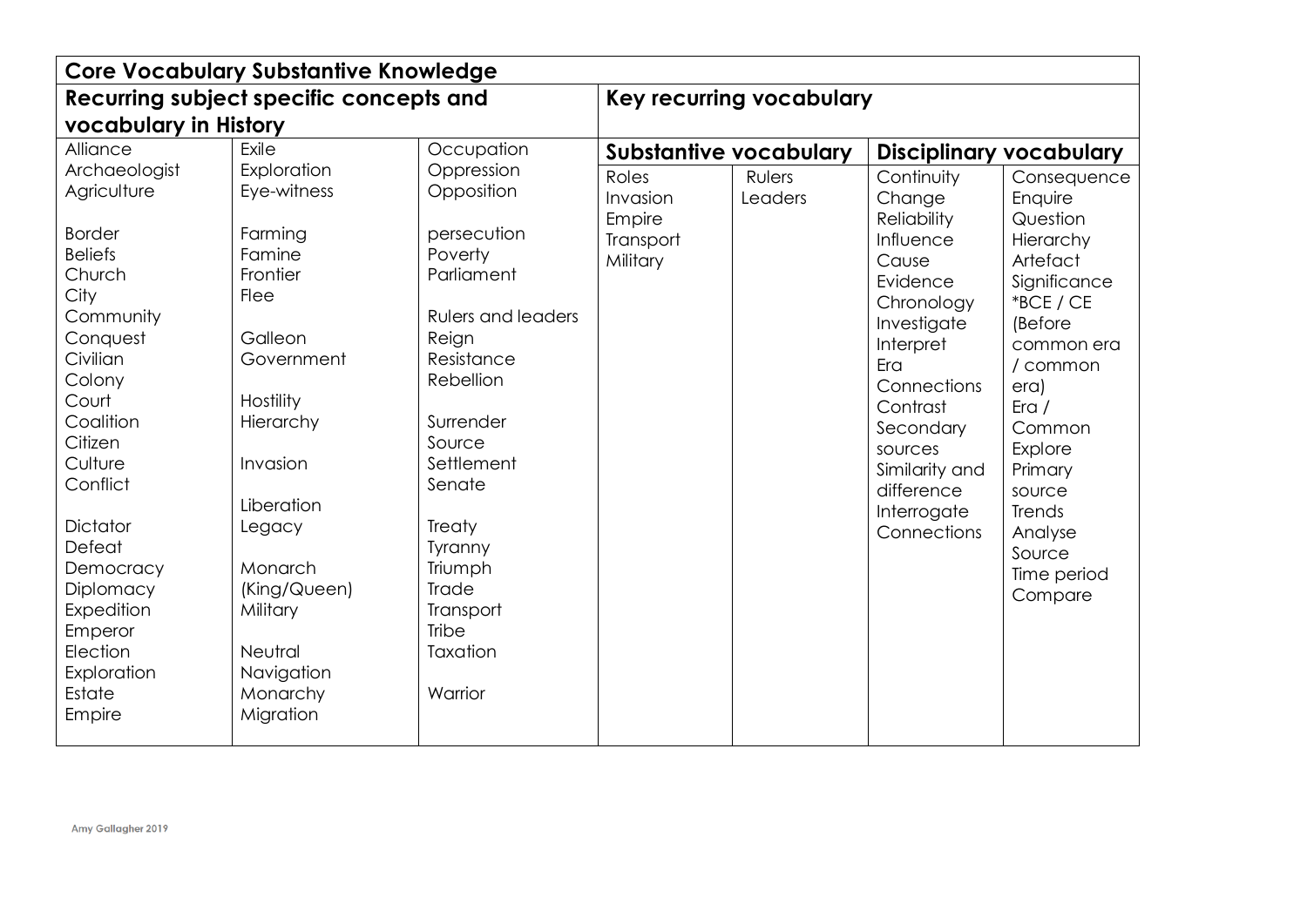| Nursery        | Understanding the World    |                  | Begin to make sense of their own life-story and family's history.                                                                                                                                                                                                                                                                            |
|----------------|----------------------------|------------------|----------------------------------------------------------------------------------------------------------------------------------------------------------------------------------------------------------------------------------------------------------------------------------------------------------------------------------------------|
| Rec<br>eption: | Understanding the World    |                  | Comment on images of familiar situations in the past.<br>Compare and contrast characters from stories, including figures from the past.                                                                                                                                                                                                      |
| <b>ELG</b>     | Understanding the<br>World | Past and Present | Talk about the lives of people around them and their roles in society.<br>Know some similarities and differences between things in the past and now, drawing on their experiences and<br>what has been read in class.<br>Understand the past through settings, characters and events encountered in books read in class and<br>storytelling. |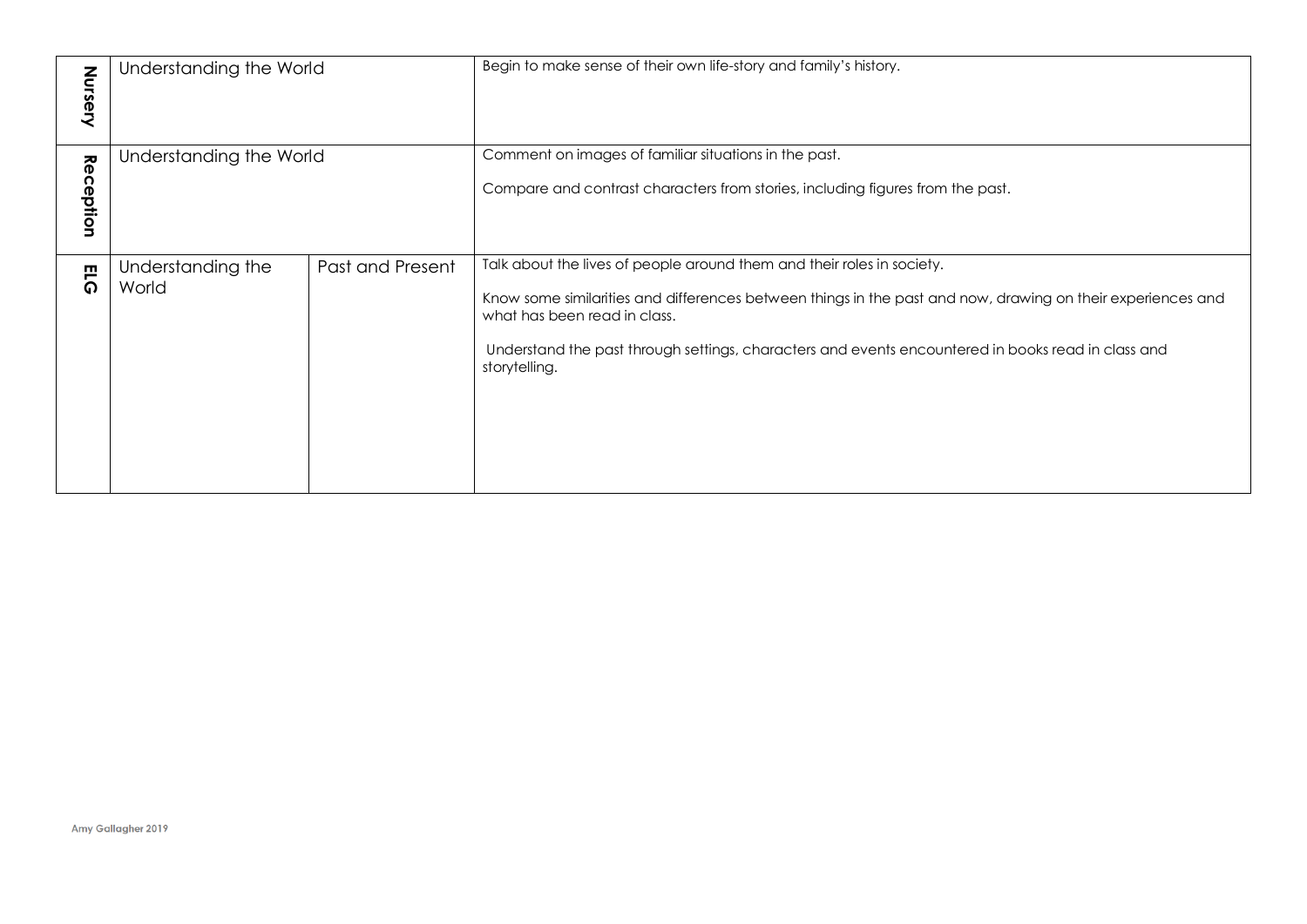|                                         | Knowledge and                                                                                                                                                                                                                                                                                                                                         | Abstract terminology                                                                                                               | Chronological Understanding                                                                                                                                                                                                                                                                                           | Historical enquiry                                                                                                                                                                                                                                                                                                                                                    |
|-----------------------------------------|-------------------------------------------------------------------------------------------------------------------------------------------------------------------------------------------------------------------------------------------------------------------------------------------------------------------------------------------------------|------------------------------------------------------------------------------------------------------------------------------------|-----------------------------------------------------------------------------------------------------------------------------------------------------------------------------------------------------------------------------------------------------------------------------------------------------------------------|-----------------------------------------------------------------------------------------------------------------------------------------------------------------------------------------------------------------------------------------------------------------------------------------------------------------------------------------------------------------------|
|                                         | Interpretation                                                                                                                                                                                                                                                                                                                                        |                                                                                                                                    |                                                                                                                                                                                                                                                                                                                       |                                                                                                                                                                                                                                                                                                                                                                       |
| $\prec$<br>ear<br>$\rightarrow$         | Know the main differences<br>between their school days and<br>that of their grandparents.<br>Know that the toys their<br>grandparents played with were<br>different to their own<br>Know what a number of older<br>objects were used for<br>Explain how transport has<br>changed                                                                      | Artefact<br>Primary evidence / source<br>Secondary evidence / source<br>Reliable evidence / source<br>Unreliable evidence / source | Place events and artefacts in order on a<br>time line<br>Label time lines with words or phrases such<br>as: past, present, older and newer<br>Use words and phrases such as: a long<br>time ago, recently, when my parents/<br>carers were children, years, decades and<br>centuries to describe the passing of time. | Observe or handle evidence to ask<br>questions and find answers to questions<br>about the past<br>Ask questions such as: What was it like for<br>people? What happened? How long<br>ago?<br>Use artefacts, pictures, stories, online<br>sources and databases to find out about<br>the past.<br>Identify some of the different ways the<br>past has been represented. |
| $\prec$<br>egr<br>$\boldsymbol{\omega}$ | Know what we use today instead<br>of a number of older given<br>artefacts<br>Know that children's lives today<br>are different to those of children<br>a long time ago<br>Know how the local area is<br>different to the way it used to be<br>a long time ago<br>Know about a famous person<br>from outside the UK and explain<br>why they are famous |                                                                                                                                    |                                                                                                                                                                                                                                                                                                                       |                                                                                                                                                                                                                                                                                                                                                                       |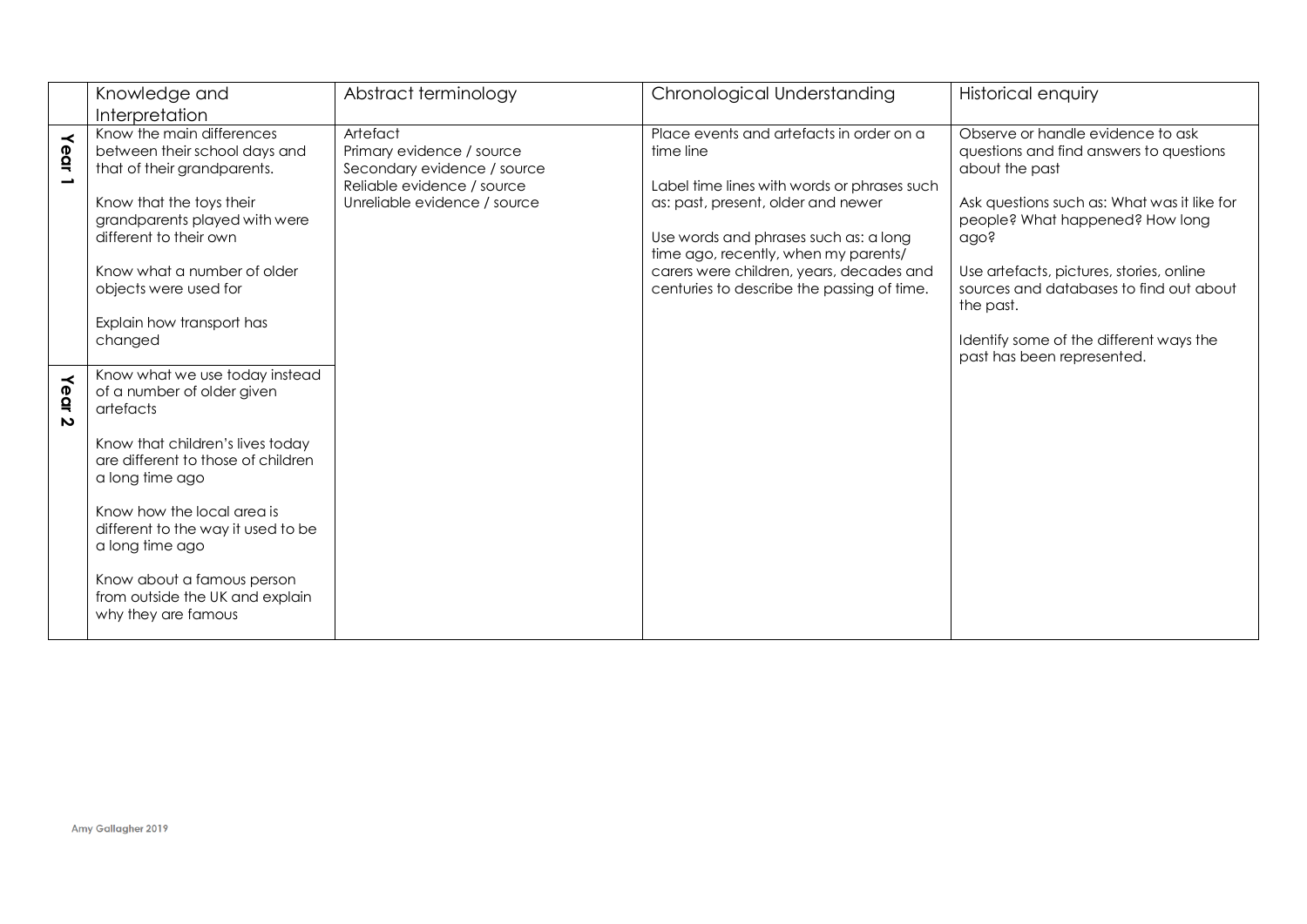|           | Knowledge and                                                                                                                                                                                                                                                                                                                                                                                                                                                                                                                                 | Abstract terminology                                                                                                                                                                                                                                                                                                                         | Chronological Understanding                                                                                                                                                                                                                                                                                                                                                                   | <b>Historical enquiry</b>                                                                                                                                                                                                                                                                                                                                                                                                                                                                               |
|-----------|-----------------------------------------------------------------------------------------------------------------------------------------------------------------------------------------------------------------------------------------------------------------------------------------------------------------------------------------------------------------------------------------------------------------------------------------------------------------------------------------------------------------------------------------------|----------------------------------------------------------------------------------------------------------------------------------------------------------------------------------------------------------------------------------------------------------------------------------------------------------------------------------------------|-----------------------------------------------------------------------------------------------------------------------------------------------------------------------------------------------------------------------------------------------------------------------------------------------------------------------------------------------------------------------------------------------|---------------------------------------------------------------------------------------------------------------------------------------------------------------------------------------------------------------------------------------------------------------------------------------------------------------------------------------------------------------------------------------------------------------------------------------------------------------------------------------------------------|
|           | Interpretation                                                                                                                                                                                                                                                                                                                                                                                                                                                                                                                                |                                                                                                                                                                                                                                                                                                                                              |                                                                                                                                                                                                                                                                                                                                                                                               |                                                                                                                                                                                                                                                                                                                                                                                                                                                                                                         |
| Year<br>ω | Describe the characteristic<br>features of the past, including<br>ideas, beliefs, attitudes and<br>experiences of men, women and<br>children.<br>E.g. the characteristics of the<br>Athenians and the Spartans,<br>Describe the social, ethnic,<br>cultural or religious diversity of<br>past society. E.g. the influence of<br><b>Greek Gods had on Ancient</b><br>Greece or the Olympics<br>Know the main differences<br>between the stone, bronze and<br>iron ages                                                                         | Artefact<br>Primary evidence / source<br>Secondary evidence / source<br>Reliable evidence / source<br>Unreliable evidence / source<br>Use appropriate historical vocabulary to<br>communicate, including:<br>$\bullet$ dates<br>• time period<br>$\bullet$ era<br>• change<br>• chronology.<br>Democracy<br>Government<br>Society<br>Ancient | Place events, artefacts and historical<br>figures on a time line using dates.<br>Understand the concept of change over<br>time, representing this, along with<br>evidence, on a time line.<br>Know how Britain changed between the<br>beginning of the stone age and the iron<br>age (year 3)<br>Know how Britain changed from the iron<br>age to the end of the Roman occupation<br>(year 4) | Use evidence to ask questions and find<br>answers to questions about the past.<br>Suggest suitable sources of evidence for<br>historical enquiries.<br>Use more than one source of evidence for<br>historical enquiry in order to gain a more<br>accurate understanding of history.<br>Suggest causes and consequences of<br>some of the main events and changes in<br>history.<br>Describe different accounts of a historical<br>event, explaining some of the reasons why<br>the accounts may differ. |
| Year 4    | Describe the characteristic<br>features of the past, including<br>ideas, beliefs, attitudes and<br>experiences of men, women and<br>children. E.g. there was resistance<br>to the Roman occupation and<br>know about Boudica and<br>know about a Roman Emperor /<br>Egyptian pharaoh and their role -<br>compare them<br>Describe the social, ethnic,<br>cultural or religious diversity of<br>past society. E.g. key features of<br><b>Ancient Egypt</b><br>Know how the Roman<br>occupation of Britain helped to<br>advance British society |                                                                                                                                                                                                                                                                                                                                              |                                                                                                                                                                                                                                                                                                                                                                                               |                                                                                                                                                                                                                                                                                                                                                                                                                                                                                                         |